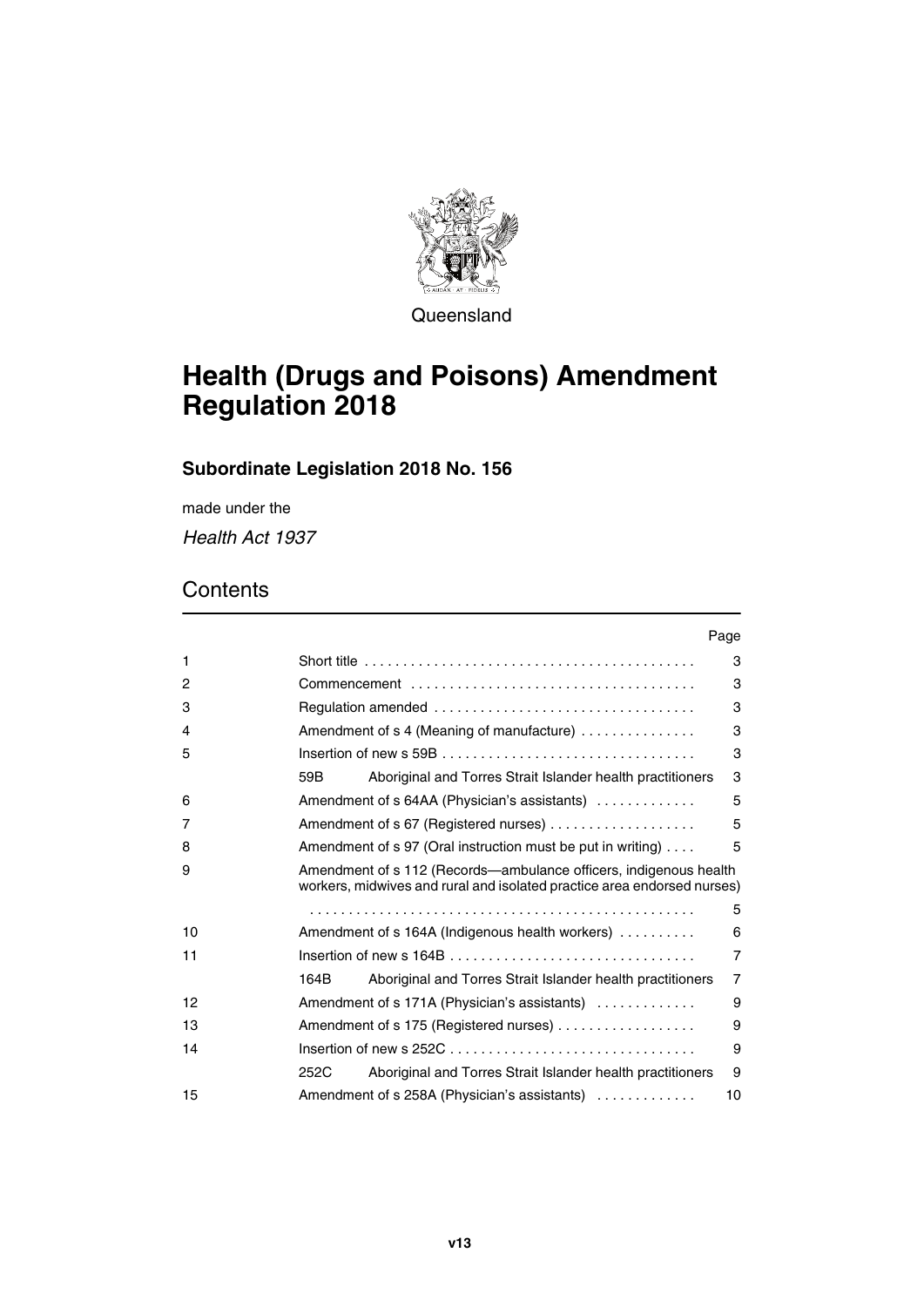#### **Contents**

| 16 | Amendment of s 263 (Registered nurses) | 11 |
|----|----------------------------------------|----|
| 17 | Amendment of appendix 9 (Dictionary)   | 11 |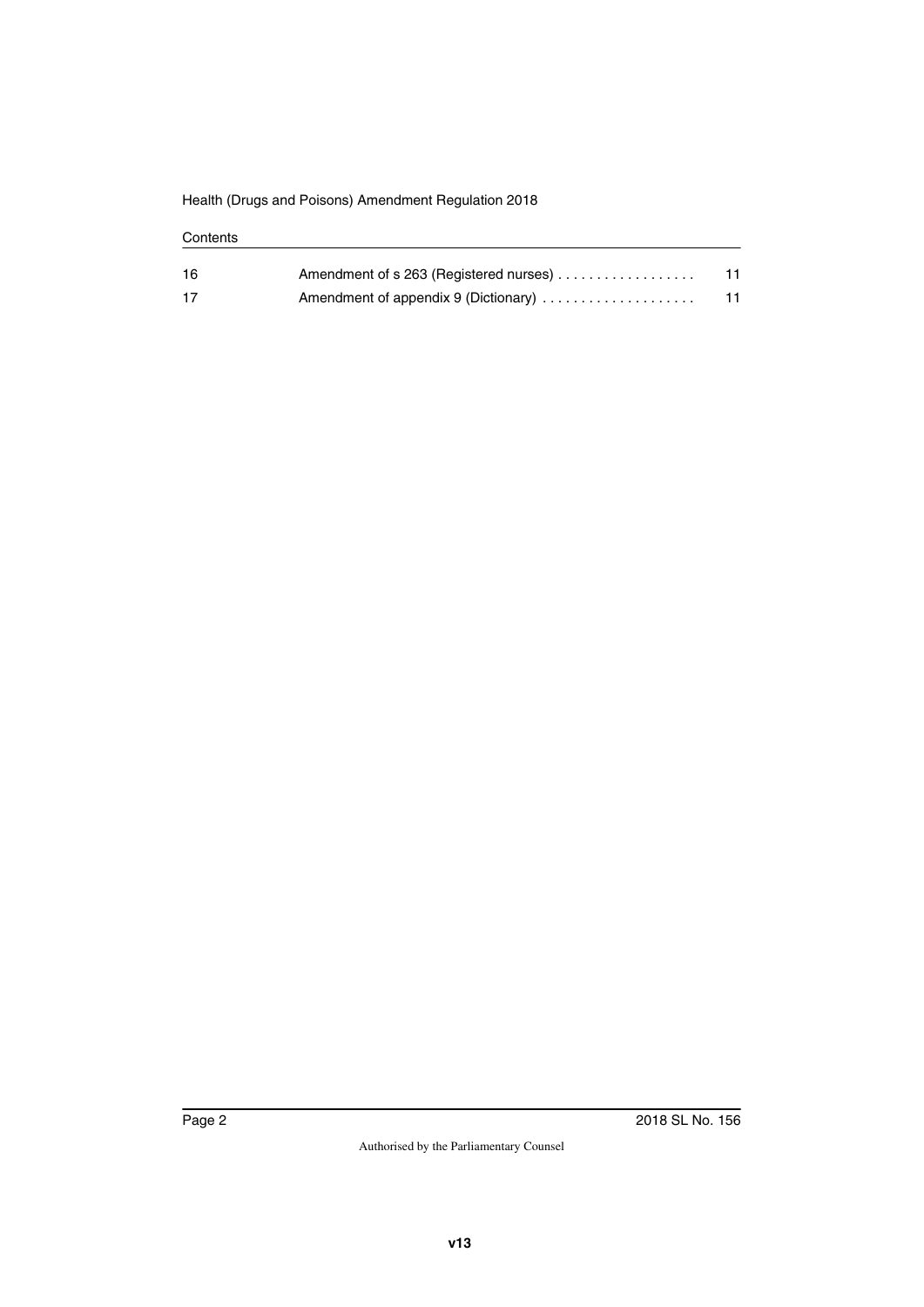#### <span id="page-2-0"></span>**1 Short title**

<span id="page-2-1"></span>This regulation may be cited as the *Health (Drugs and Poisons) Amendment Regulation 2018*.

#### <span id="page-2-2"></span>**2 Commencement**

<span id="page-2-5"></span><span id="page-2-3"></span>This regulation commences on 1 November 2018.

#### <span id="page-2-4"></span>**3 Regulation amended**

This regulation amends the *Health (Drugs and Poisons) Regulation 1996*.

## <span id="page-2-6"></span>**4 Amendment of s 4 (Meaning of** *manufacture***)**

<span id="page-2-7"></span>Section 4(4), 'nurse or indigenous health worker'—

*omit, insert—*

nurse, indigenous health worker or Aboriginal and Torres Strait Islander health practitioner

## <span id="page-2-8"></span>**5 Insertion of new s 59B**

<span id="page-2-9"></span>Chapter 2, part 2, division 2—

*insert—*

#### <span id="page-2-11"></span><span id="page-2-10"></span>**59B Aboriginal and Torres Strait Islander health practitioners**

- (1) An Aboriginal and Torres Strait Islander health practitioner, while practising in an isolated practice area in a Hospital and Health Service or Aboriginal and Torres Strait Islander community controlled health service, is authorised—
	- (a) to obtain and possess a controlled drug; or
	- (b) to administer a controlled drug—
		- (i) under the Aboriginal and Torres Strait Islander health practitioner DTP and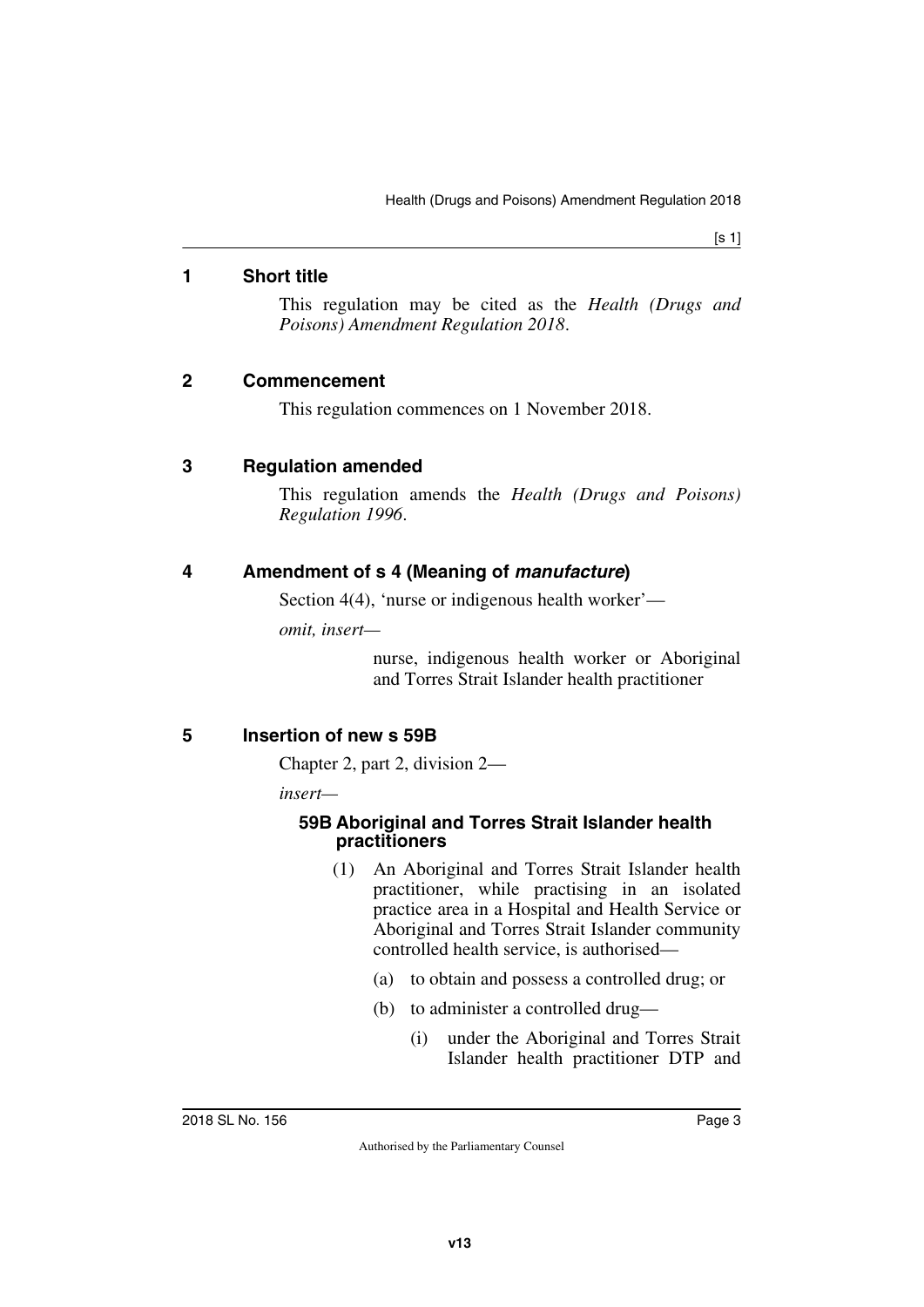[s 5]

|     | the practice plan for the practitioner;<br>and                                                                                                                                                                                                      |
|-----|-----------------------------------------------------------------------------------------------------------------------------------------------------------------------------------------------------------------------------------------------------|
|     | on the oral or written instruction of a<br>(ii)<br>doctor or nurse practitioner.                                                                                                                                                                    |
| (2) | Subsection (3) applies to a person (a <i>trainee</i> ) who<br>is undergoing a course of training, the successful<br>completion of which will qualify the trainee to<br>practise as an Aboriginal and Torres Strait<br>Islander health practitioner. |
| (3) | To the extent necessary to undergo the course of<br>training, the trainee is authorised to-                                                                                                                                                         |
|     | possess a controlled drug under the direction<br>(a)<br>of an authorised person carrying out a<br>relevant occupation; or                                                                                                                           |
|     | administer a controlled drug under the<br>(b)<br>personal supervision of an authorised person<br>carrying out a relevant occupation.                                                                                                                |
| (4) | However, a trainee may possess or administer a<br>controlled drug under subsection (3) only if—                                                                                                                                                     |
|     | the authorised person is authorised under<br>(a)<br>this regulation to possess or administer the<br>drug; and                                                                                                                                       |
|     | the trainee possesses or administers the drug<br>(b)<br>under-                                                                                                                                                                                      |
|     | (i)<br>the conditions, if any, that would apply<br>to the possession or administration of<br>the drug by the authorised person; and                                                                                                                 |
|     | Strait<br>the Aboriginal<br>and Torres<br>(ii)                                                                                                                                                                                                      |

Islander health practitioner DTP. (5) In this section—

> *relevant occupation* means an occupation as an Aboriginal and Torres Strait Islander health practitioner, an indigenous health worker, a doctor, a registered nurse or a midwife.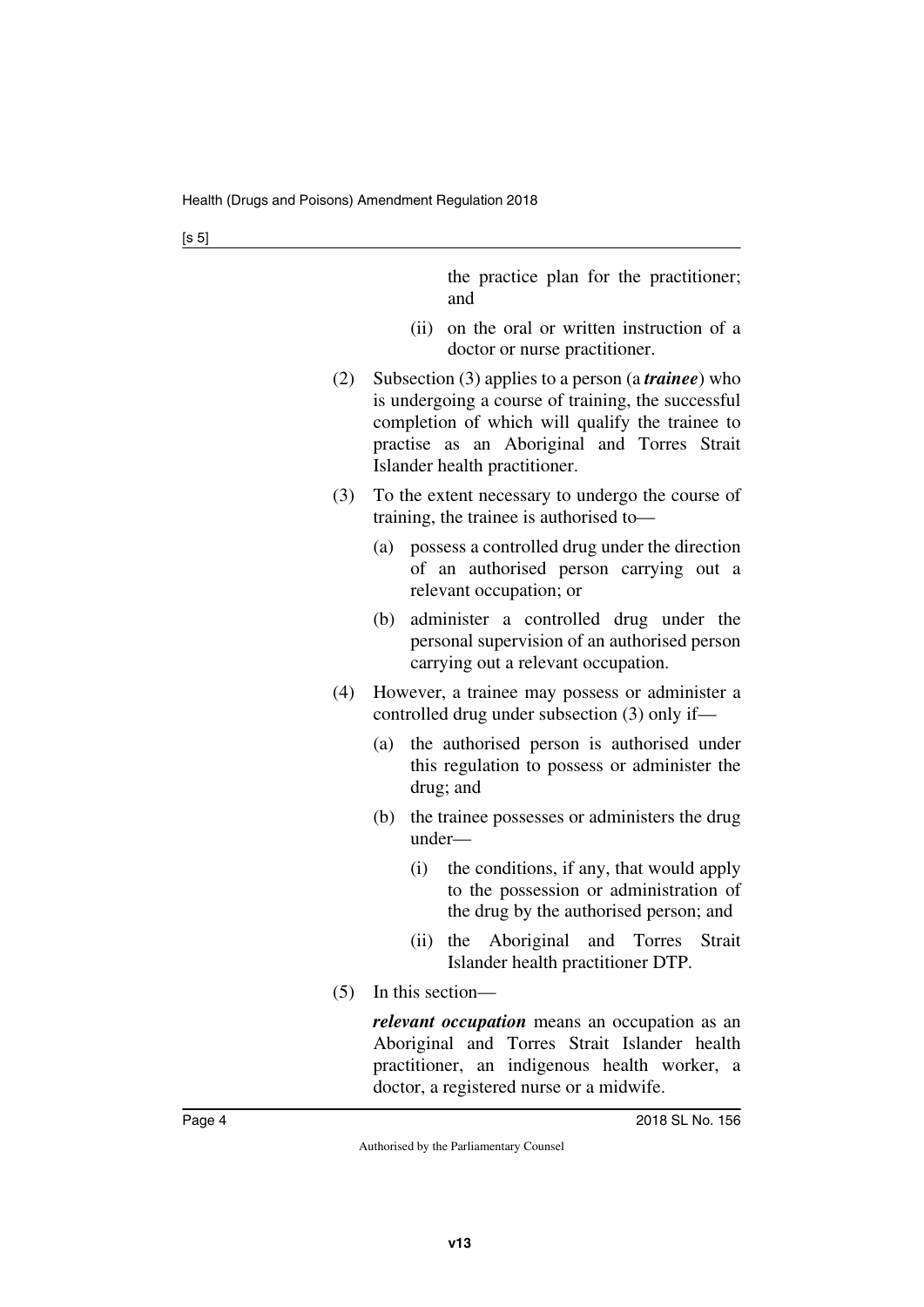#### <span id="page-4-0"></span>**6 Amendment of s 64AA (Physician's assistants)**

<span id="page-4-1"></span>Section 64AA, 'developed' *omit.*

## <span id="page-4-2"></span>**7 Amendment of s 67 (Registered nurses)**

<span id="page-4-3"></span>(1) Section  $67(4)(b)$ —

*insert—*

(iiia)give an Aboriginal and Torres Strait Islander health practitioner an oral or written instruction to administer a controlled drug; or

(2) Section  $67(4)(b)(iii)$  to  $(vii)$ —

<span id="page-4-5"></span>*renumber* as section  $67(4)(b)(iv)$  to (viii).

#### <span id="page-4-4"></span>**8 Amendment of s 97 (Oral instruction must be put in writing)**

Section 97(2), after 'worker,'—

*insert—*

Aboriginal and Torres Strait Islander health practitioner,

#### <span id="page-4-7"></span><span id="page-4-6"></span>**9 Amendment of s 112 (Records—ambulance officers, indigenous health workers, midwives and rural and isolated practice area endorsed nurses)**

(1) Section 112, heading, before 'midwives'—

*insert—*

#### **Aboriginal and Torres Strait Islander health practitioners,**

(2) Section 112(1) to (3), 'health worker, midwife'—

*omit, insert—*

health worker, Aboriginal and Torres Strait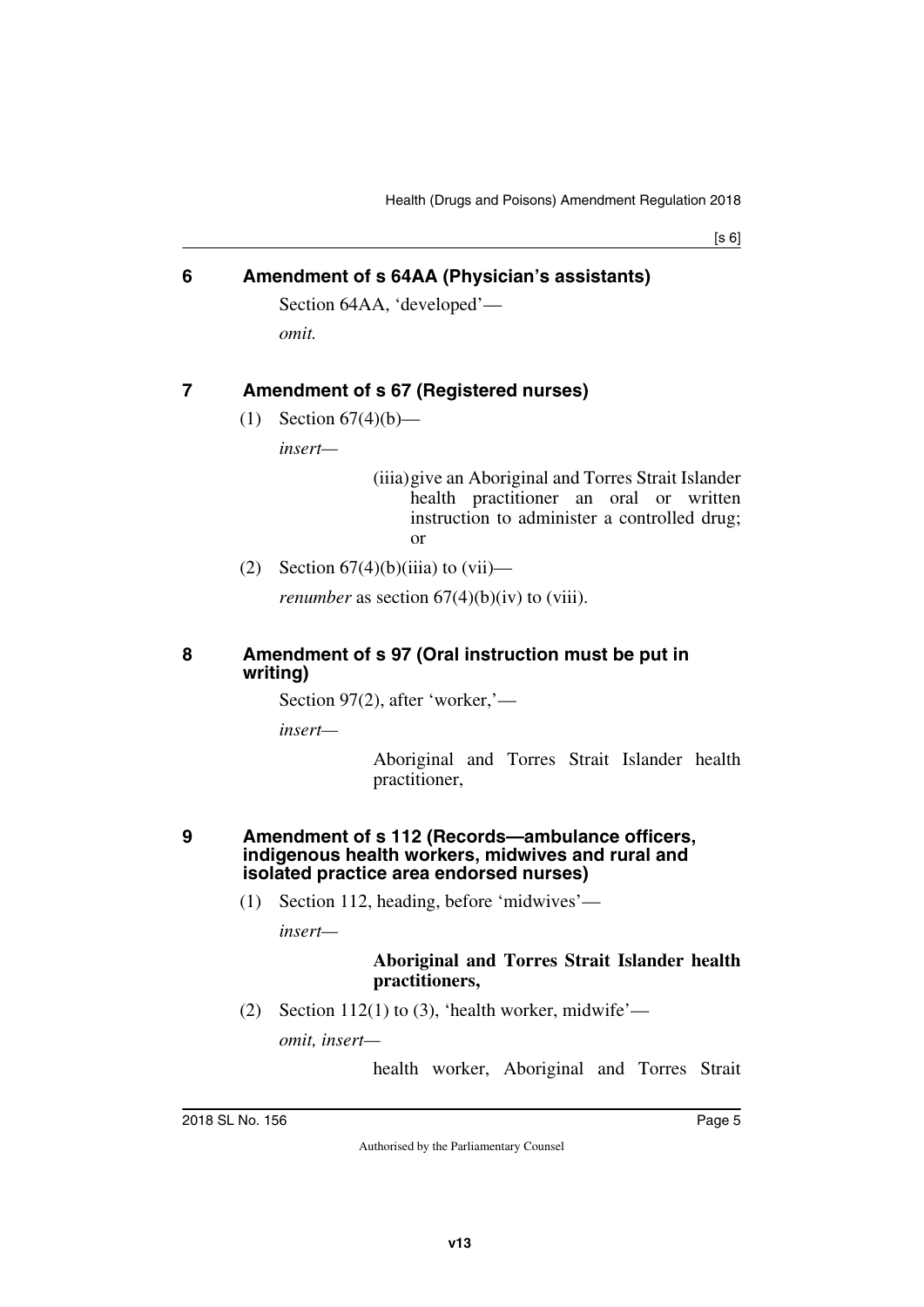Islander health practitioner, midwife

(3) Section 112(2)(b)—

*insert—*

- (iia) for an Aboriginal and Torres Strait Islander health practitioner—full details of each transaction involving a controlled drug administered, obtained or used by the practitioner; or
- (4) Section  $112(2)(b)(ii)$  to  $(iv)$  *renumber* as section  $112(2)(b)(iii)$  to (v).
- (5) Section  $112(2)(c)$ , before 'midwife' *insert—*

practitioner,

(6) Section 112(3)(d) and (f), before 'midwife's' *insert—*

practitioner's,

## <span id="page-5-0"></span>**10 Amendment of s 164A (Indigenous health workers)**

<span id="page-5-1"></span>(1) Section 164A(b)—

*omit, insert—*

(b) to administer or supply a restricted drug—

- (i) under the indigenous health worker isolated practice area DTP; and
- (ii) on the oral or written instruction of a doctor, nurse practitioner or physician's assistant; or
- (2) Section 164A—

*insert—*

(2) Despite subsection  $(1)(b)(ii)$ , an indigenous health worker may administer or supply the following restricted drugs without the oral or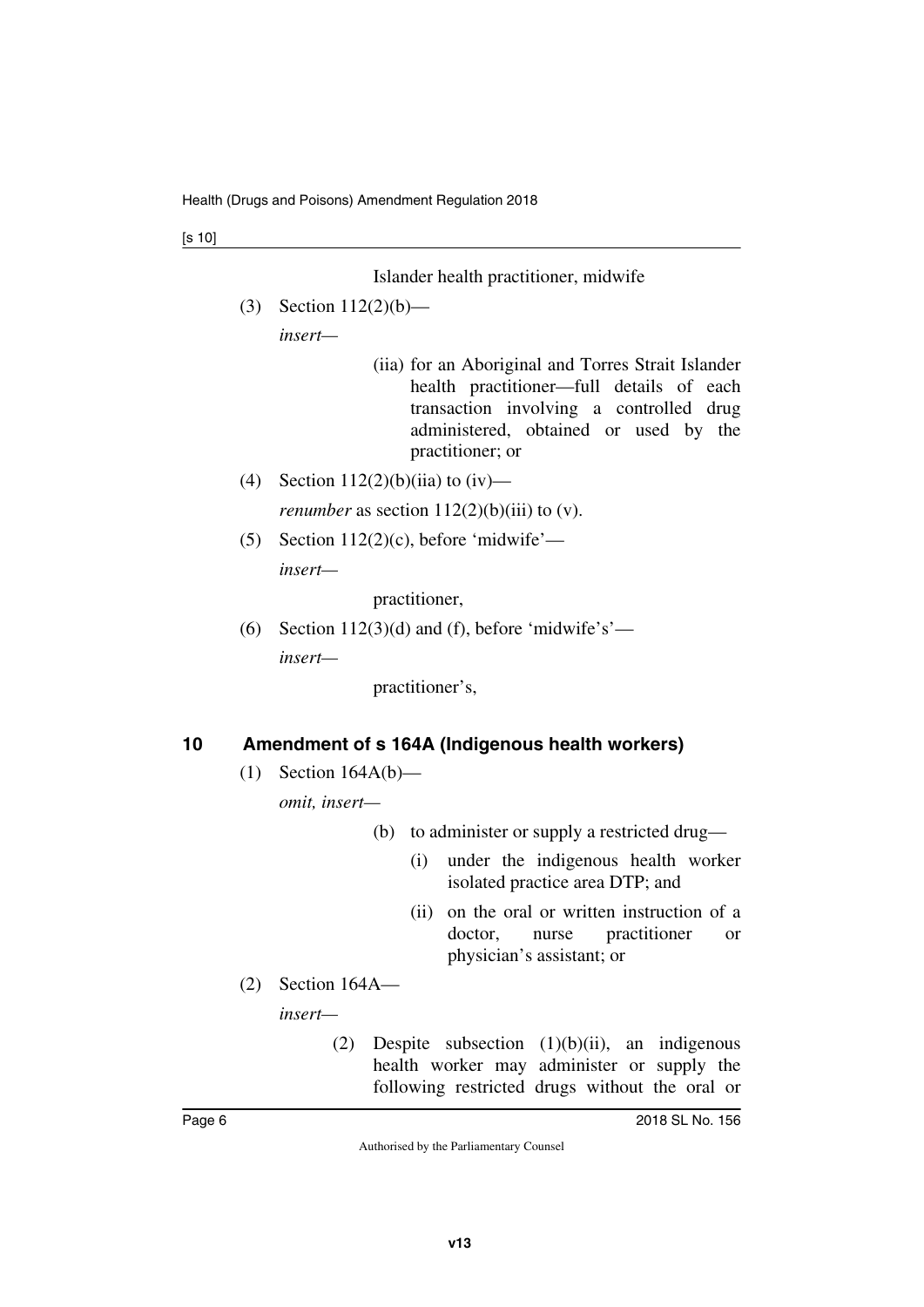written instruction of a doctor, nurse practitioner or physician's assistant—

- (a) box jellyfish antivenom;
- (b) S4 ipratropium;
- (c) S4 salbutamol.

#### <span id="page-6-0"></span>**11 Insertion of new s 164B**

<span id="page-6-1"></span>Chapter 3, part 2, division 3—

*insert—*

#### <span id="page-6-3"></span><span id="page-6-2"></span>**164B Aboriginal and Torres Strait Islander health practitioners**

- (1) An Aboriginal and Torres Strait Islander health practitioner, while practising in an isolated practice area in a Hospital and Health Service or Aboriginal and Torres Strait Islander community controlled health service, is authorised—
	- (a) to obtain and possess a restricted drug; or
	- (b) to administer or supply a restricted drug—
		- (i) under the Aboriginal and Torres Strait Islander health practitioner DTP and the practice plan for the practitioner; and
		- (ii) on the oral or written instruction of a dentist, doctor or nurse practitioner; or
	- (c) during a declared public health emergency relating to an infectious medical condition—to administer or supply a restricted drug under the communicable diseases DTP; or
	- (d) while an influenza emergency declaration is in force—to administer or supply a restricted drug under the pandemic influenza program DTP.
- (2) Despite subsection (1)(b)(ii), an Aboriginal and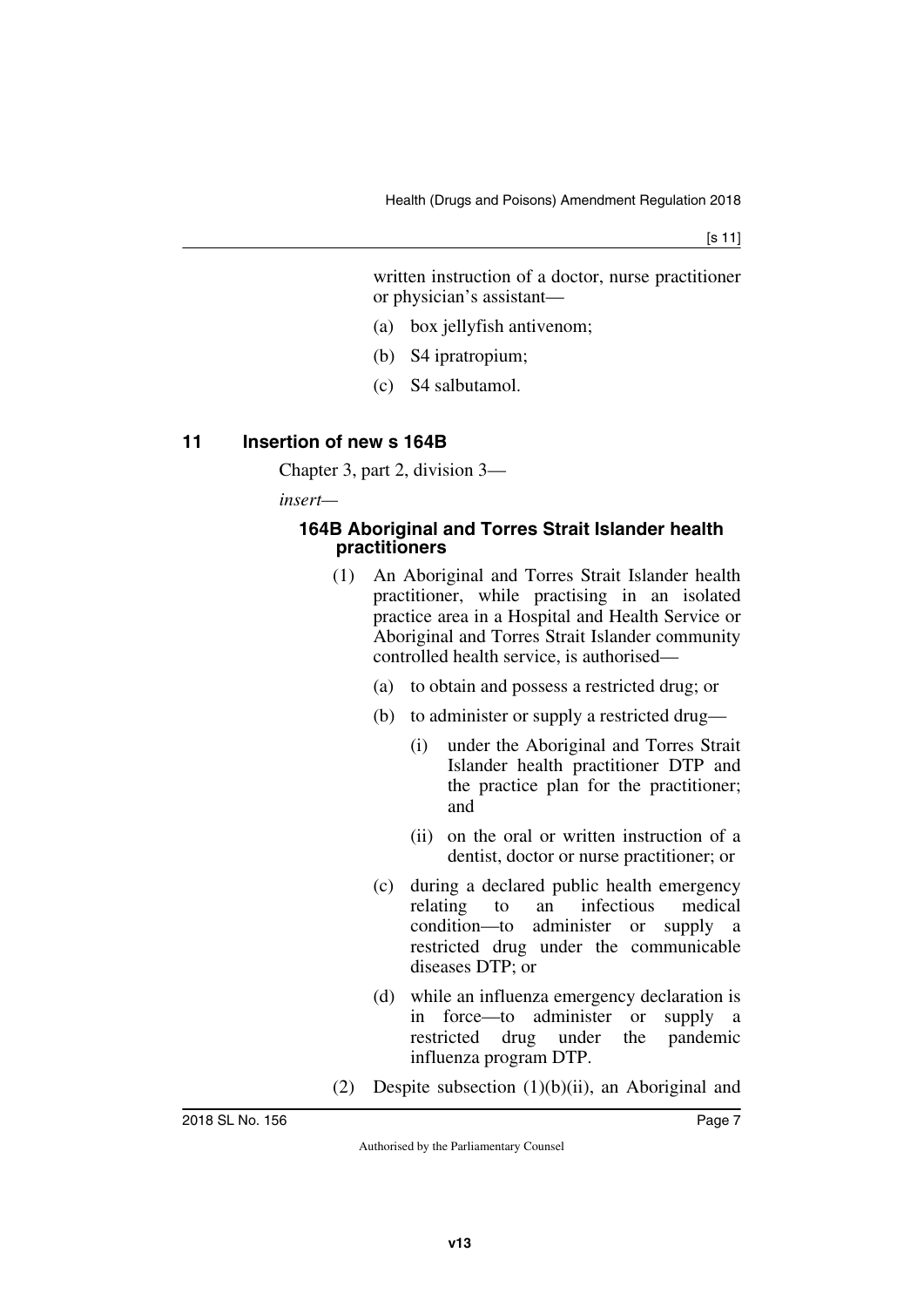Torres Strait Islander health practitioner may administer or supply the following restricted drugs without the oral or written instruction of a dentist, doctor or nurse practitioner—

- (a) a fluoride varnish;
- (b) box jellyfish antivenom;
- (c) S4 ipratropium;
- (d) S4 salbutamol.
- (3) Subsection (4) applies to a person (a *trainee*) who is undergoing a course of training, the successful completion of which will qualify the trainee to practise as an Aboriginal and Torres Strait Islander health practitioner.
- (4) To the extent necessary to undergo the course of training, the trainee is authorised to—
	- (a) possess a restricted drug under the direction of an authorised person carrying out a relevant occupation; or
	- (b) administer a restricted drug under the personal supervision of an authorised person carrying out a relevant occupation.
- (5) However, a trainee may possess or administer a restricted drug under subsection (4) only if—
	- (a) the authorised person is authorised under this regulation to possess or administer the drug; and
	- (b) the trainee possesses or administers the drug under—
		- (i) the conditions, if any, that would apply to the possession or administration of the drug by the authorised person; and
		- (ii) the Aboriginal and Torres Strait Islander health practitioner DTP.
- (6) In this section—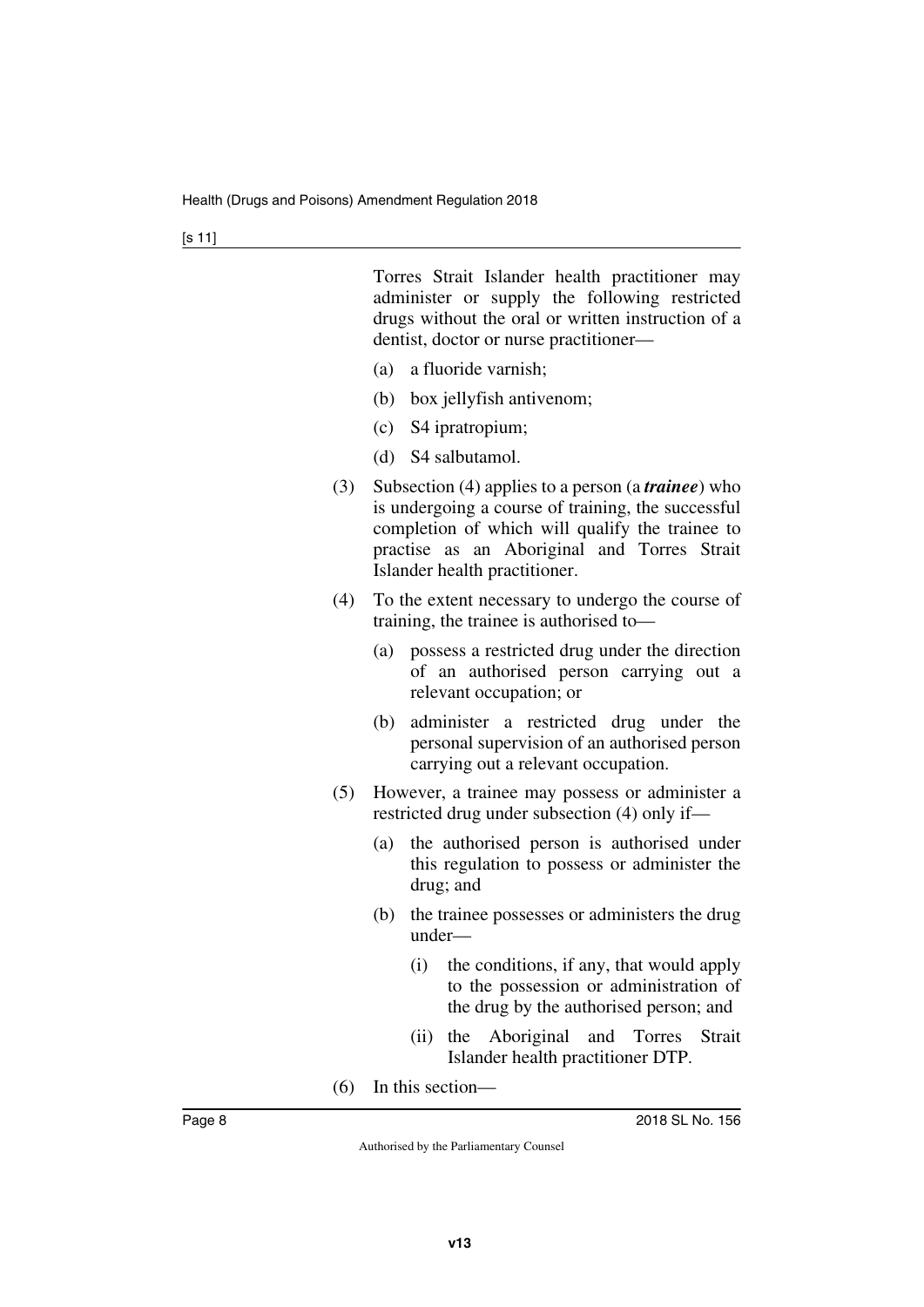[s 12]

*fluoride varnish* means an S4 fluoride applied directly to a tooth's surface.

*relevant occupation* means an occupation as an Aboriginal and Torres Strait Islander health practitioner, an indigenous health worker, a doctor, a dentist, a registered nurse or a midwife.

# <span id="page-8-0"></span>**12 Amendment of s 171A (Physician's assistants)**

<span id="page-8-1"></span>Section 171A, 'developed' *omit.*

# <span id="page-8-2"></span>**13 Amendment of s 175 (Registered nurses)**

<span id="page-8-3"></span>(1) Section  $175(8)(b)(iii)$ , after 'administer' *insert—*

or supply

(2) Section 175(8)(b)—

*insert—*

(iiia)to give an Aboriginal and Torres Strait Islander health practitioner an oral or written instruction to administer or supply a restricted drug; or

(3) Section  $175(8)(b)(iii)$  to  $(vii)$ —

<span id="page-8-5"></span>*renumber* as section  $175(8)(b)(iv)$  to (viii).

## <span id="page-8-4"></span>**14 Insertion of new s 252C**

Chapter 4, part 3, division 2—

*insert—*

#### <span id="page-8-7"></span><span id="page-8-6"></span>**252C Aboriginal and Torres Strait Islander health practitioners**

(1) An Aboriginal and Torres Strait Islander health practitioner, while practising in an isolated practice area in a Hospital and Health Service or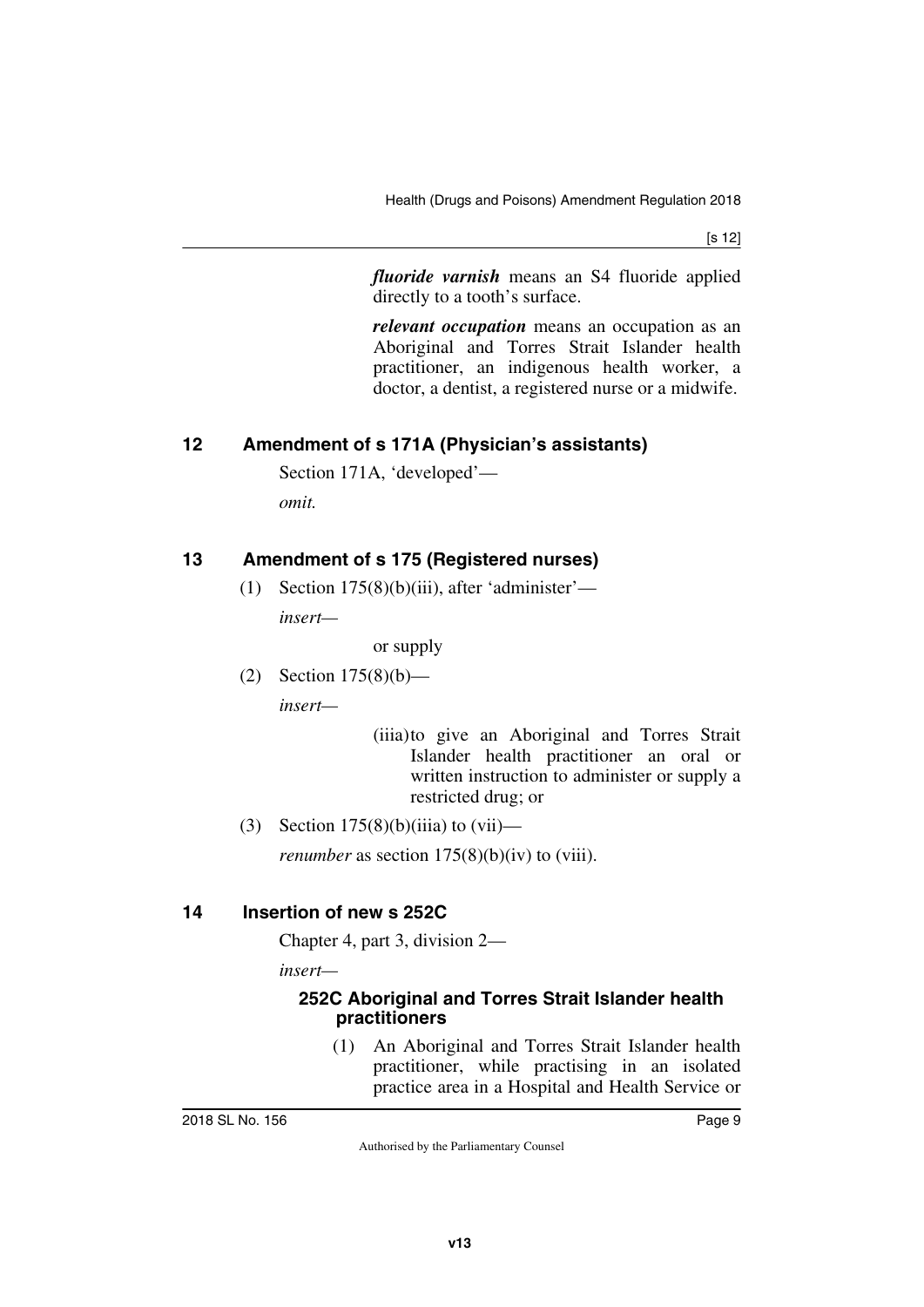Aboriginal and Torres Strait Islander community controlled health service, is authorised to administer or supply an S2 or S3 poison under the Aboriginal and Torres Strait Islander health practitioner DTP and the practice plan for the practitioner.

- (2) Subsection (3) applies to a person (a *trainee*) who is undergoing a course of training, the successful completion of which will qualify the trainee to practise as an Aboriginal and Torres Strait Islander health practitioner.
- (3) To the extent necessary to undergo the course of training, the trainee is authorised to administer an S2 or S3 poison under the personal supervision of an authorised person carrying out a relevant occupation.
- (4) However, a trainee may administer a poison under subsection (3) only if—
	- (a) the authorised person is authorised under this regulation to administer the poison; and
	- (b) the trainee administers the poison under—
		- (i) the conditions, if any, that would apply to the administration of the poison by the authorised person; and
		- (ii) the Aboriginal and Torres Strait Islander health practitioner DTP.
- (5) In this section—

*relevant occupation* means an occupation as an Aboriginal and Torres Strait Islander health practitioner, an indigenous health worker, a doctor, a dentist, a registered nurse or a midwife.

# <span id="page-9-0"></span>**15 Amendment of s 258A (Physician's assistants)**

<span id="page-9-1"></span>Section 258A, 'developed'—

*omit.*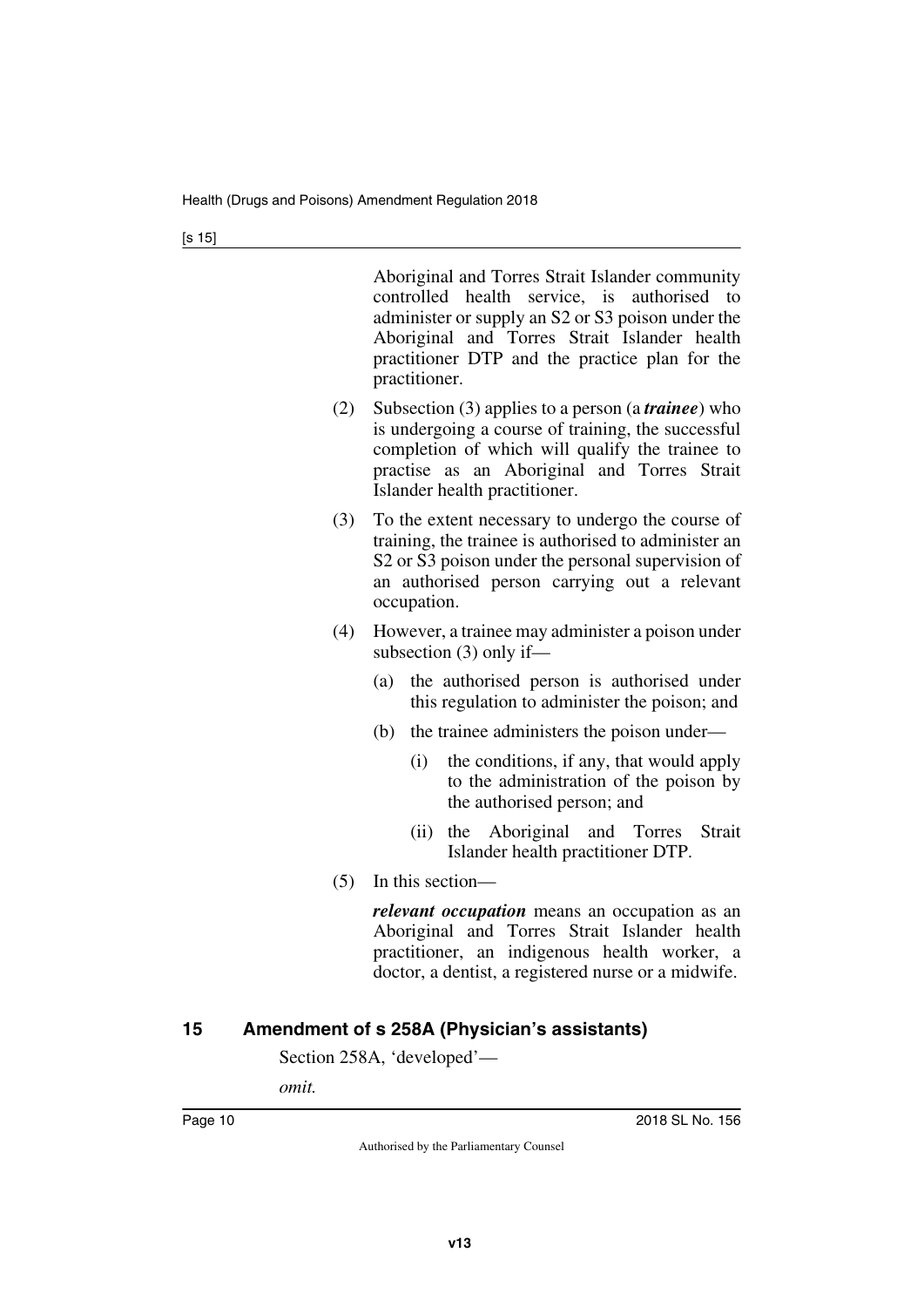[s 16]

### <span id="page-10-0"></span>**16 Amendment of s 263 (Registered nurses)**

<span id="page-10-1"></span>Section 263(5)(b)(ii), from 'midwife' to 'administer'—

*omit, insert—*

Aboriginal and Torres Strait Islander health practitioner, midwife or nurse an oral or written instruction to administer or supply

# <span id="page-10-2"></span>**17 Amendment of appendix 9 (Dictionary)**

<span id="page-10-3"></span>(1) Appendix 9, definitions *practice plan* and *supervising medical officer*—

*omit.*

(2) Appendix 9—

*insert—*

*Aboriginal and Torres Strait Islander community controlled health service* means a service for maintaining, improving, restoring or managing the health of Aboriginal people or Torres Strait Islanders provided by—

- (a) an Aboriginal and Torres Strait Islander corporation; or
- (b) a registered entity under the *Australian Charities and Not-for-profits Commission Act 2012* (Cwlth).

*Aboriginal and Torres Strait Islander corporation* means a corporation registered under the *Corporations (Aboriginal and Torres Strait Islander) Act 2006* (Cwlth).

*Aboriginal and Torres Strait Islander health practitioner* means a person registered under the Health Practitioner Regulation National Law to practise in the Aboriginal and Torres Strait Islander health practice profession, other than as a student.

*Aboriginal and Torres Strait Islander health*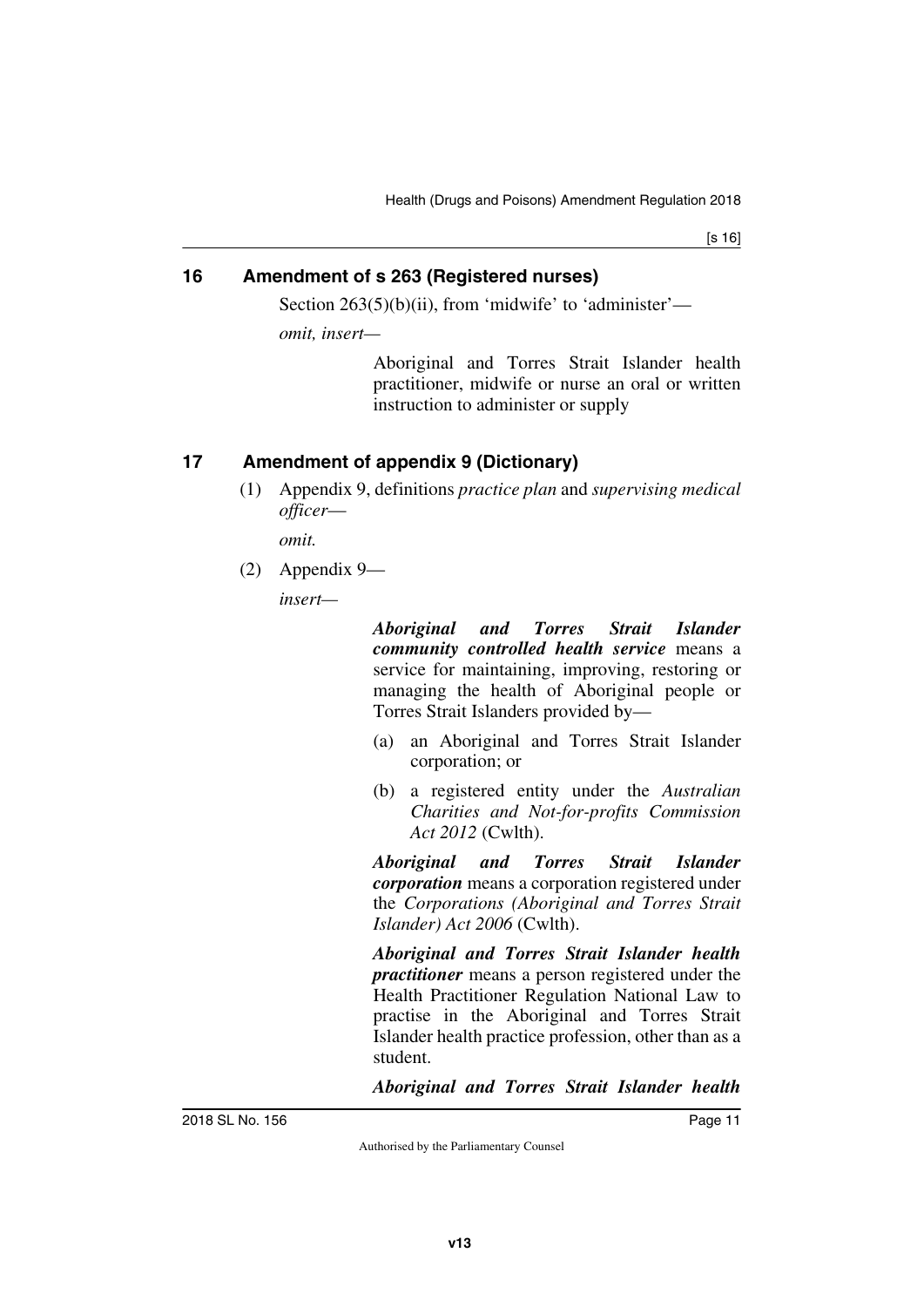*practitioner DTP* means the drug therapy protocol called 'Drug Therapy Protocol– Aboriginal and Torres Strait Islander Health Practitioner–Isolated Practice Area'.

*clinical supervisor*, for an Aboriginal and Torres Strait Islander health practitioner, means a person who has primary responsibility for the supervision of the work performed by the practitioner in the practitioner's employment in the department, a Hospital and Health Service or an Aboriginal and Torres Strait Islander community controlled health service.

*practice plan* means a document in the approved form that—

- (a) for a physician's assistant—
	- (i) states the circumstances and conditions for the assistant to use a controlled drug, restricted drug or poison; and
	- (ii) is developed and signed by the assistant and the assistant's supervising medical officer; or
- (b) for an Aboriginal and Torres Strait Islander health practitioner—
	- (i) states the circumstances and conditions for the practitioner to administer or supply a controlled drug, restricted drug or poison; and
	- (ii) is developed and signed by the practitioner and the practitioner's clinical supervisor.
- (3) Appendix 9, definition *dispensed medicine insert—*
	- (bb) supplied for human therapeutic use by an Aboriginal and Torres Strait Islander health practitioner who may supply the medicine while practising; or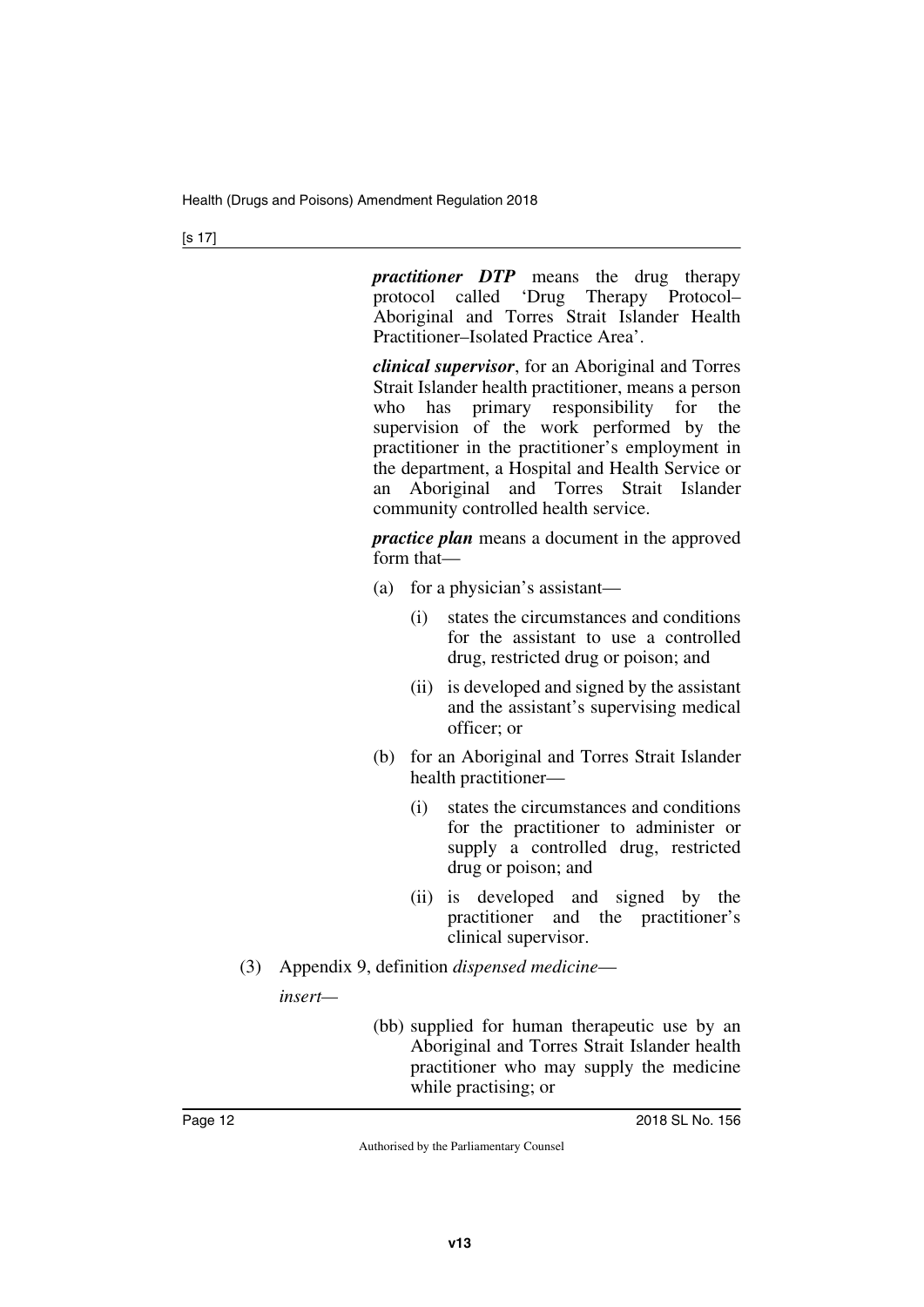- (bc) supplied for human therapeutic use by an indigenous health worker who may supply the medicine while practising; or
- (4) Appendix 9, definition *specified Hospital and Health Service*, second and fourth dot points—

*omit.*

(5) Appendix 9, definition *specified Hospital and Health Service*—

*insert—*

• Torres and Cape Hospital and Health Service.